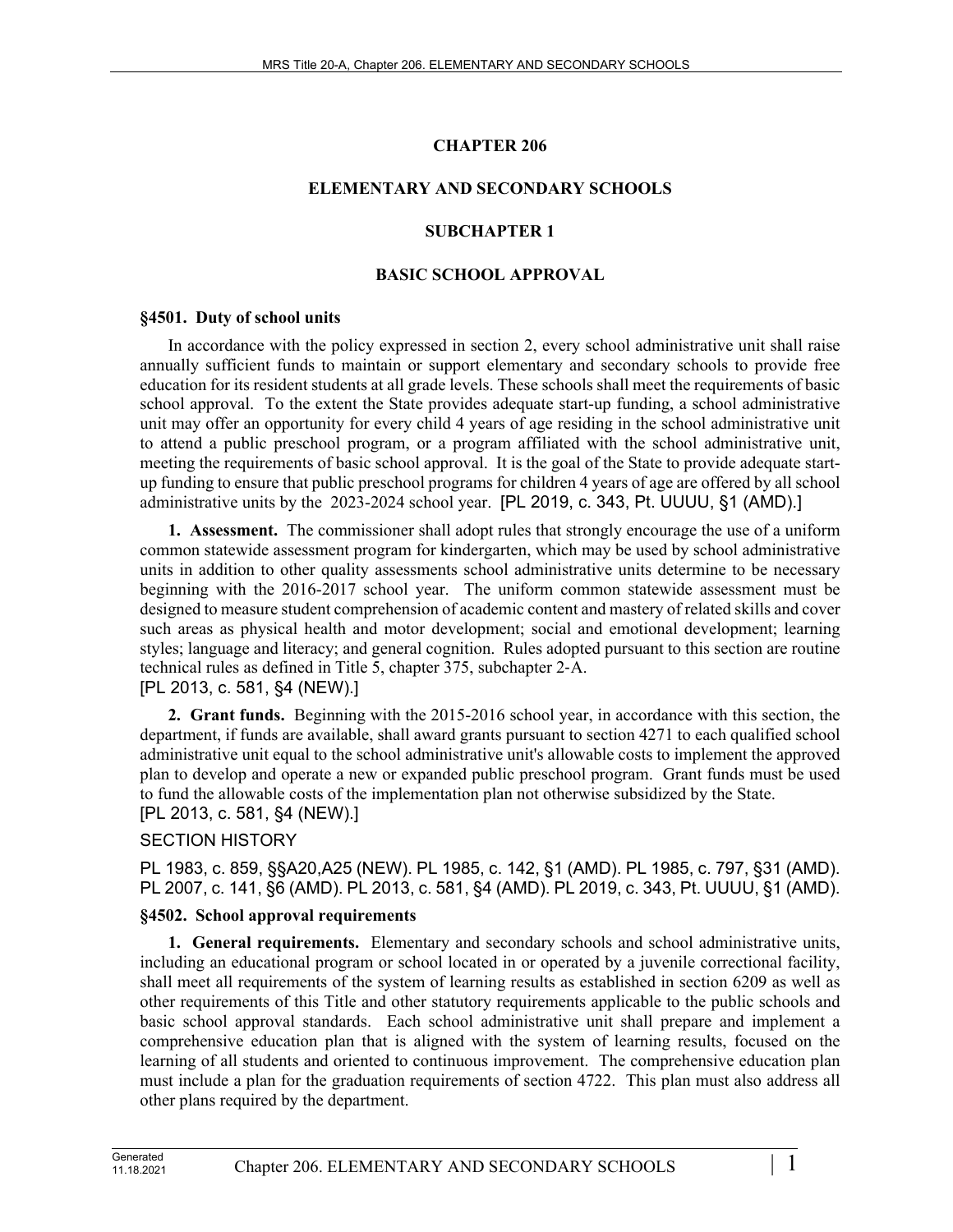## [PL 2017, c. 466, §5 (AMD).]

**1-A. Developmentally appropriate educational practices; kindergarten to grade 2.** The commissioner shall adopt rules to address developmentally appropriate educational practices for kindergarten to grade 2. Rules adopted pursuant to this subsection are major substantive rules as defined in Title 5, chapter 375, subchapter 2‑A.

[RR 2019, c. 2, Pt. A, §23 (COR).]

**2. Curriculum requirements.** Schools must meet all curriculum requirements established in chapter 207‑A. Schools that offer public preschool programs shall demonstrate curriculum practice for those programs that implements the Maine early childhood learning guidelines and is appropriate for the age and development level of the children.

[PL 2009, c. 313, §1 (AMD).]

**3. School year.** Schools shall comply with section 4801. [PL 1983, c. 859, Pt. A, §§20, 25 (NEW).]

**4. Staff qualifications.** School boards shall employ only teachers and other educational personnel who are properly certified in accordance with certification rules adopted pursuant to chapter 502 and other professional personnel who hold appropriate professional licenses issued by the State. [PL 1983, c. 859, Pt. A, §§20, 25 (NEW).]

**4-A. Affirmative action plan.** Each school administrative unit shall develop an affirmative action plan in accordance with Title 5, chapter 65 as part of the school approval process and update this plan annually as necessary. The affirmative action plan must include a description of the status of the unit's nondiscriminatory hiring practice provided in section 1001, subsection 13 and plans for in-service training programs on gender equity for teachers, administrators and school boards. The unit shall submit any update of the plan annually to the commissioner.

[PL 2013, c. 506, §8 (AMD).]

**4-B. Economic discrimination.** A school board may consider the economic conditions within its geographical area of jurisdiction in assigning pupils to schools within a school administrative unit or a centralized education program but may not make assignments solely on the basis of economic condition.

## [PL 1993, c. 644, §1 (NEW).]

**5. Other requirements.** The state board and the commissioner shall jointly adopt basic school approval rules governing school administrative units and elementary and secondary schools. These rules must set minimum requirements in the following areas, incorporating such requirements as are established by statute:

A. Instructional time, including a minimum school day and week; [PL 1983, c. 859, Pt. A, §§20, 25 (NEW).]

B. Staffing, including student-teacher ratios that permit maximum student-teacher ratios of 25:1 school-wide for kindergarten to grade 8 and maximum student-teacher ratios of 30:1 school-wide for grades 9 to 12; [PL 2009, c. 313, §2 (AMD).]

C. Physical facilities, incorporating the school construction rules of the state board; [PL 1983, c. 859, Pt. A, §§20, 25 (NEW).]

D. Requirements for equipment and libraries; [PL 2009, c. 313, §2 (AMD).]

E. Minimum school size, but including recognition of geographically isolated schools; [PL 1983, c. 859, Pt. A, §§20, 25 (NEW).]

11.18.2021

F. Grade and program organization; [PL 1983, c. 859, Pt. A, §§20, 25 (NEW).]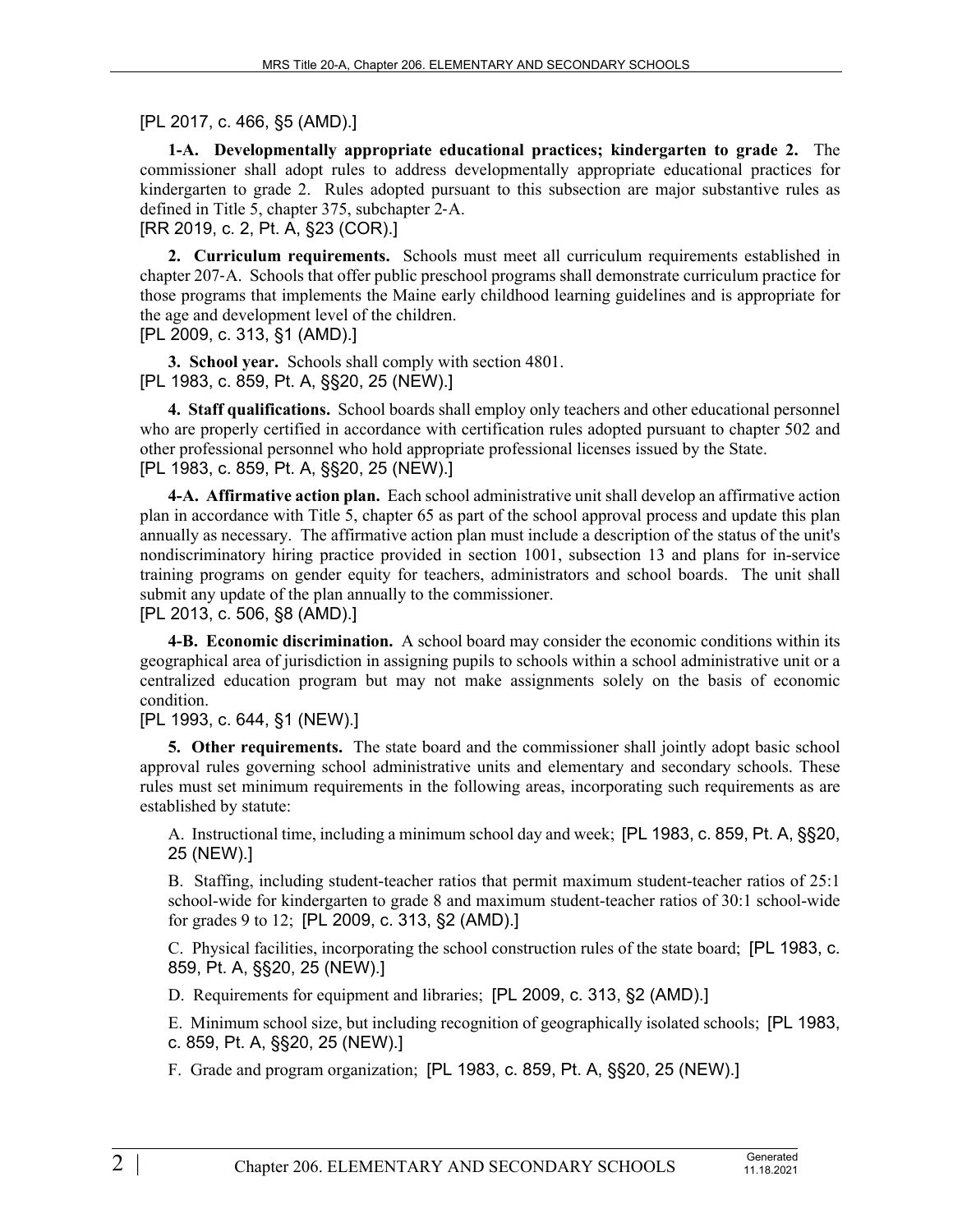G. Assessment and evaluation of student performance; [PL 1983, c. 859, Pt. A, §§20, 25 (NEW).]

H. Student personnel services, including guidance and counseling and, notwithstanding any rules adopted by the department, comprehensive guidance plans to be approved by the commissioner; [PL 2009, c. 313, §2 (AMD).]

I. Records, record keeping and reporting requirements; [PL 1983, c. 859, Pt. A, §§20, 25 (NEW).]

J. Health, sanitation and safety requirements, including compliance with section 6302; [PL 1991, c. 181, §1 (AMD).]

K. School improvement; [PL 1997, c. 428, §1 (AMD).]

L. [PL 2001, c. 454, §13 (RP).]

L-1. A plan for training and development of all personnel that is aligned with the system of learning results as established in section 6209; [PL 2001, c. 454, §14 (NEW).]

M. The use of time-out areas, administered in accordance with requirements adopted by the department and with this paragraph. The use of a time-out area is subject to the following:

(1) The time-out area must be well ventilated and sufficiently lighted. The time-out area may not be locked; and

(2) The time-out area must be designed to ensure the safety of the student so that the student is supervised by a professional staff member in the room or can be observed from outside of the time-out area and can be heard by a person supervising the time-out area; [PL 2009, c. 313, §2 (AMD).]

N. Preparation of a written local policy and implementation of training for all unlicensed personnel who administer medication in accordance with the requirements under section 254, subsection 5; [PL 2007, c. 141, §8 (AMD).]

O. Preparation of a written local policy and implementation of training for all guidance counselors and school personnel who administer reintegration planning pursuant to section 254, subsection 12, who participate in a reintegration team and who have access to confidential criminal justice information regarding juveniles pursuant to section 1055, subsection 12; and [PL 2007, c. 141, §9 (AMD).]

P. Provision of family outreach and support programs designed to improve parent-school relations and parenting skills consistent with section 4252, subsection 8. [PL 2007, c. 141, §10 (NEW).] [PL 2009, c. 313, §2 (AMD).]

# **5-A. Application.**

[PL 2009, c. 313, §3 (RP).]

**5-B. Suicide awareness education and training.** Each school administrative unit shall develop a plan for suicide prevention awareness education for all school personnel and suicide prevention and intervention training for certain personnel in accordance with this subsection.

A. Beginning in the 2014-2015 school year for high schools and in the 2015-2016 school year for elementary and middle schools, a one-hour to 2-hour in-service training module in suicide prevention awareness must be completed by all school personnel. School personnel shall complete the training module by the commencement of the school year or, for those employees who are newly hired, within 6 months from the beginning of employment. Suicide prevention awareness education must be repeated every 5 years. [PL 2013, c. 53, §1 (NEW).]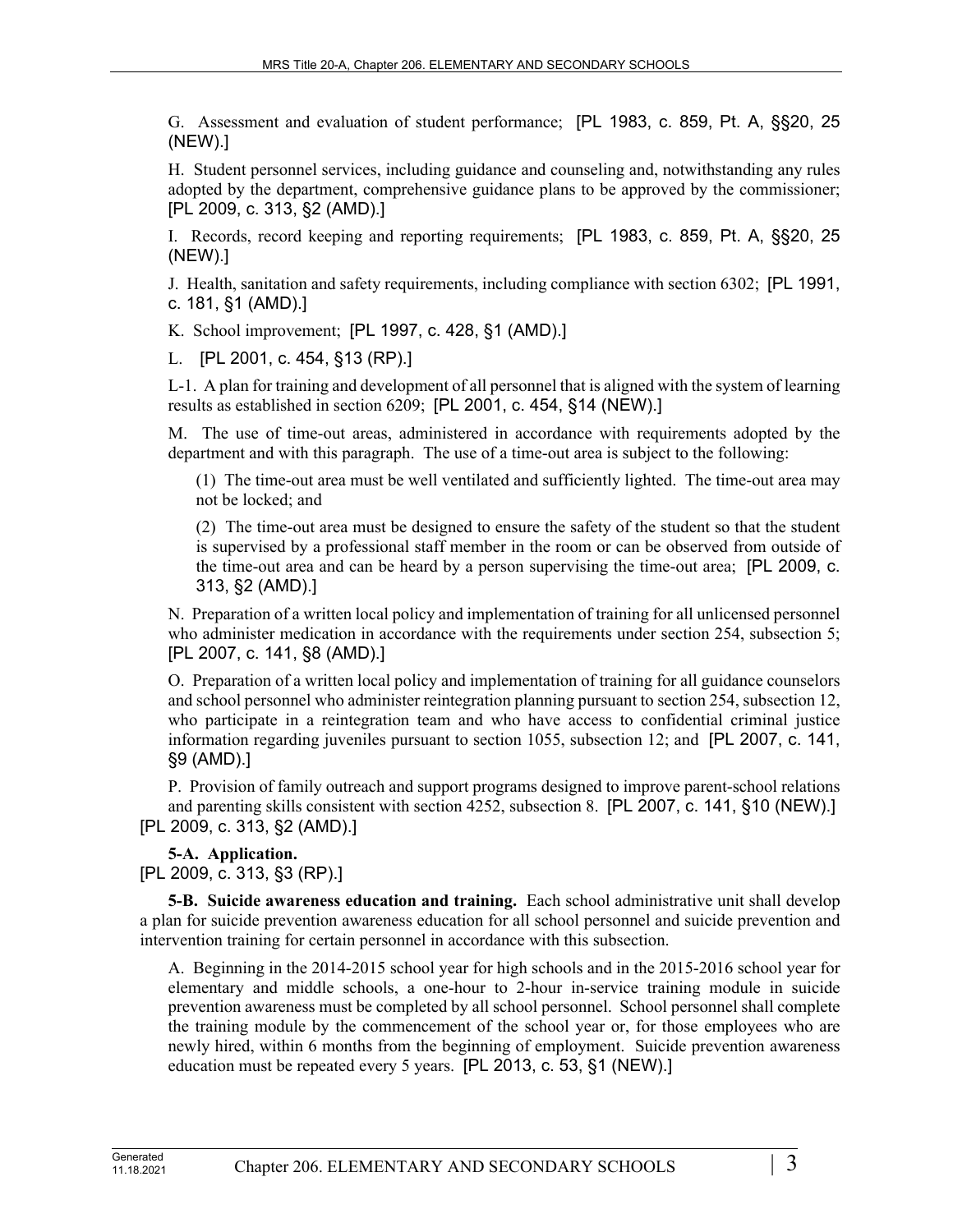B. Beginning in the 2014-2015 school year, a one-day course in suicide prevention and intervention training that will result in at least 2 school personnel trained in suicide prevention and intervention must be implemented by each school administrative unit and by each island, charter and public school that is not in a school administrative unit. Additional trained school personnel above the minimum of 2 must receive the training if the number of students in the school administrative unit is above 1,000 as follows:

- (1) For 1,001 to 1,500 students, one additional school employee;
- (2) For 1,501 to 2,000 students, 2 additional school personnel;
- (3) For 2,001 to 2,500 students, 3 additional school personnel;
- (4) For 2,501 to 3,000 students, 4 additional school personnel;
- (5) For 3,001 to 3,500 students, 5 additional school personnel;
- (6) For 3,501 to 4,000 students, 6 additional school personnel;
- (7) For 4,001 to 4,500 students, 7 additional school personnel;
- (8) For 4,501 to 5,000 students, 8 additional school personnel;
- (9) For 5,001 to 5,500 students, 9 additional school personnel;
- (10) For 5,501 to 6,000 students, 10 additional school personnel;
- (11) For 6,001 to 6,500 students, 11 additional school personnel;
- (12) For 6,501 to 7,000 students, 12 additional school personnel;
- (13) For 7,001 to 7,500 students, 13 additional school personnel; and
- (14) For 7,501 or more students, 14 additional school personnel.

Suicide prevention and intervention training must be repeated every 5 years. [PL 2013, c. 53, §1 (NEW).]

C. Suicide prevention awareness education and suicide prevention and intervention training under this subsection must conform to national guidelines adopted by organizations that offer best practices, research-based training. [PL 2013, c. 53, §1 (NEW).]

D. Training pursuant to this subsection must count toward satisfaction of professional development requirements for the department and certification requirements for teachers and other professional personnel under chapters 501 and 502. [PL 2013, c. 53, §1 (NEW).]

The department shall adopt rules to implement this subsection. The rules must include, but are not limited to, implementation standards for suicide prevention awareness education and for suicide prevention and intervention training. Standards adopted for suicide prevention awareness education must be made available on the department's publicly accessible website. Rules adopted pursuant to this subsection before July 1, 2014 are routine technical rules as defined in Title 5, chapter 375, subchapter 2-A. Beginning July 1, 2014, rules adopted by the department pursuant to this subsection are major substantive rules as defined in Title 5, chapter 375, subchapter 2-A. [PL 2013, c. 53, §1 (NEW).]

**5-C. Child sexual abuse prevention education and response.** Beginning in the 2017-2018 school year, a school administrative unit that operates a public preschool program or an elementary school shall adopt a written local policy for child sexual abuse prevention education and response that is consistent with the model policy developed by the commissioner pursuant to section 254, subsection 18.

[PL 2015, c. 292, §2 (NEW).]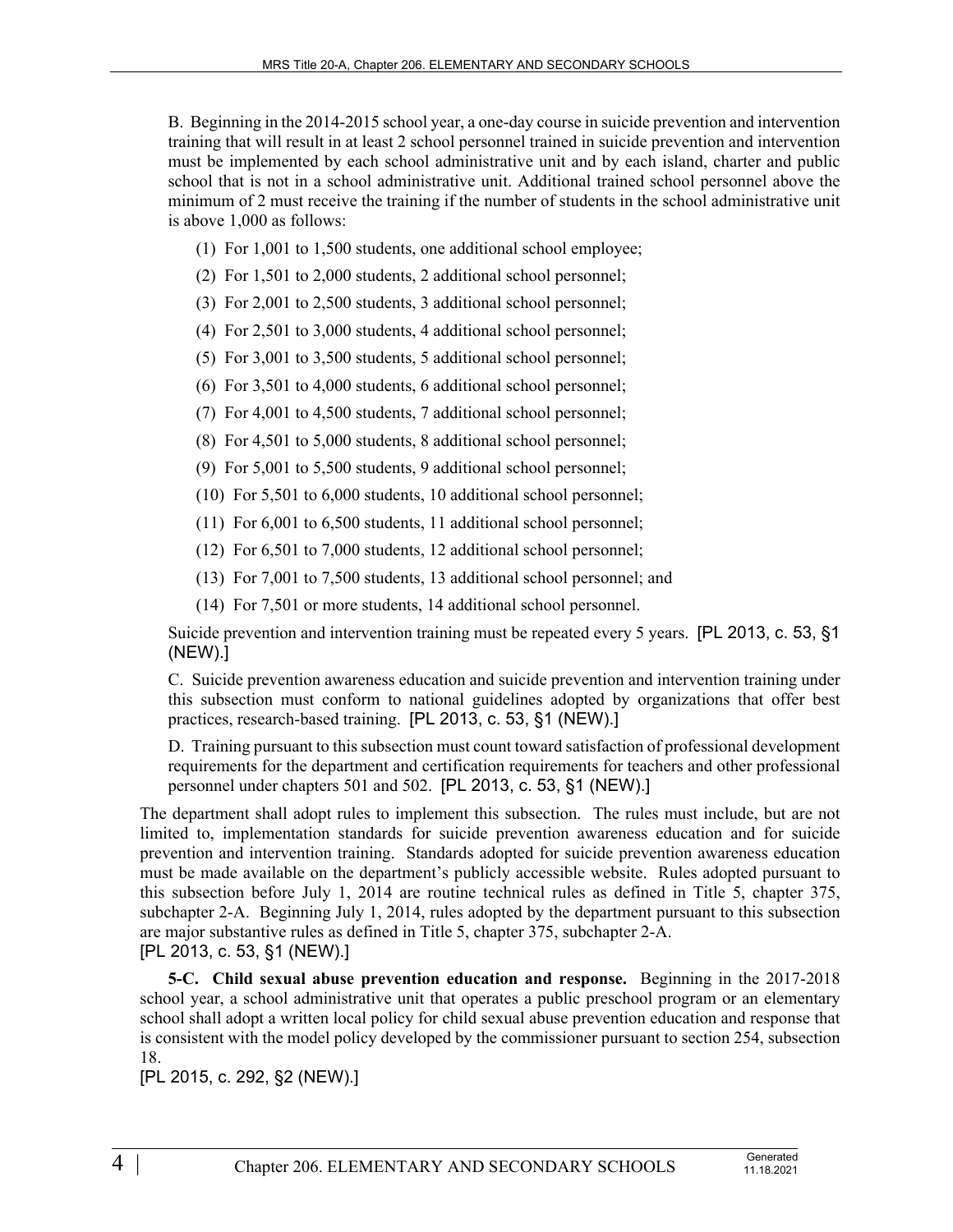**6. Annual report on comprehensive education plan.** The superintendent shall make an annual report of progress on the comprehensive education plan, developed pursuant to subsection 1, to the citizens of the school administrative unit. The school board shall annually review and approve the plan. The superintendent shall certify progress on the plan to the commissioner on an annual basis and shall submit to the commissioner a copy of the minutes of the school board meeting at which the school board reviewed and approved the plan.

## [PL 2011, c. 669, §4 (AMD).]

**7. Juvenile corrections facilities.** An educational program or school for juveniles located in or operated by a correctional facility must be reviewed for approval by the department on an annual basis, with special attention paid to alternative educational programming and discharge planning and related transition services provided to juveniles who are released from juvenile correctional facilities and enrolled in public schools in the State. The department shall report to the joint standing committees of the Legislature having jurisdiction over appropriations, criminal justice and education matters on the results of the review by January 15th of each year.

## [PL 2001, c. 452, §11 (AMD).]

**8. Waivers.** The commissioner may grant a school administrative unit a waiver of one or more school approval requirements upon receipt of an application from the school administrative unit that includes the basis for the waiver request and a plan to reduce reliance on waivers in subsequent years.

A. Financial hardship is one criterion the commissioner must consider in determining whether to grant a waiver. [PL 2011, c. 669, §5 (NEW).]

B. [PL 2017, c. 466, §6 (RP).]

C. [PL 2017, c. 466, §6 (RP).]

[PL 2017, c. 466, §6 (AMD).]

**9. Public preschool programs for children 4 years of age.** To the extent the State provides adequate start-up funding for a public preschool program for children 4 years of age, a school administrative unit that does not have a public preschool program for children 4 years of age may develop a public preschool program implementation plan for children 4 years of age for submission to and approval by the department. Evaluation and approval of the proposal must include consideration of at least the following factors:

A. Demonstrated coordination with other early childhood programs in the community to maximize resources; [PL 2007, c. 141, §11 (NEW).]

B. Consideration of the extended child care needs of working parents; and [PL 2007, c. 141, §11 (NEW).]

C. Provision of public notice regarding the proposal to the community being served, including the extent to which public notice has been disseminated broadly to other early childhood programs in the community. [PL 2007, c. 141, §11 (NEW).]

Beginning with the 2015-2016 school year, the commissioner may provide start-up funding as set forth in section 4271 to school administrative units to implement or expand public preschool programs for children 4 years of age as required under this subsection.

# [PL 2013, c. 581, §5 (AMD).]

## SECTION HISTORY

PL 1983, c. 859, §§A20,A25 (NEW). PL 1985, c. 142, §1 (AMD). PL 1985, c. 774, §§4,11 (AMD). PL 1989, c. 415, §11 (AMD). PL 1989, c. 889, §7 (AMD). PL 1991, c. 9, §II2 (AMD). PL 1991, c. 181, §1 (AMD). PL 1991, c. 622, §§X1-3 (AMD). PL 1991, c. 824, §A32 (AMD). PL 1993, c. 644, §1 (AMD). PL 1995, c. 527, §§1-3 (AMD). PL 1997, c. 428, §§1-3 (AMD). PL 1997, c. 696, §§1,2 (AMD). PL 1999, c. 669, §§5-7 (AMD). PL 1999, c. 770, §§1,2 (AMD). PL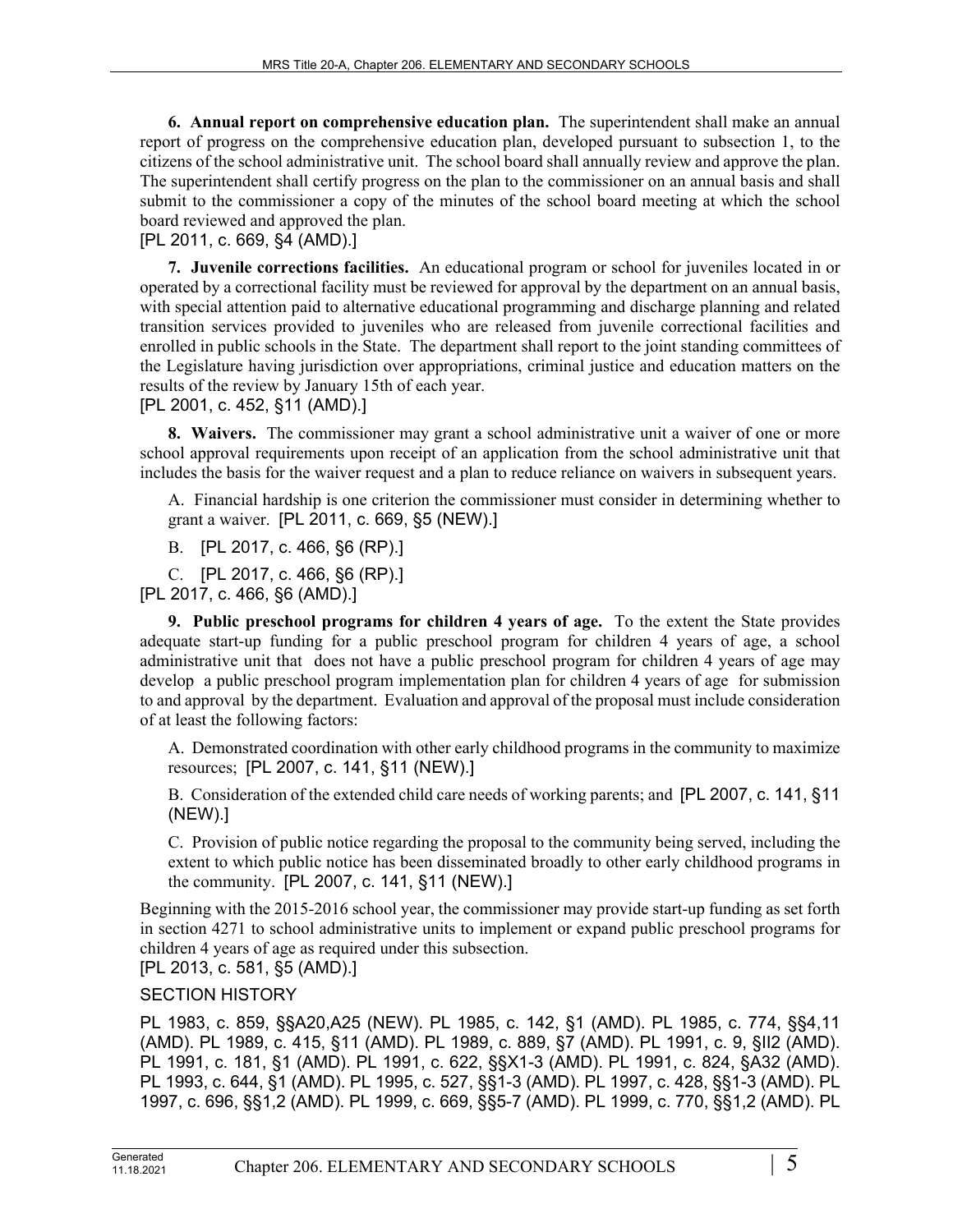1999, c. 790, §N1 (AMD). PL 2001, c. 452, §§8-11 (AMD). PL 2001, c. 454, §§12-16 (AMD). PL 2007, c. 141, §§7-11 (AMD). PL 2009, c. 313, §§1-3 (AMD). PL 2011, c. 669, §§3-5 (AMD). PL 2013, c. 53, §1 (AMD). PL 2013, c. 506, §8 (AMD). PL 2013, c. 581, §5 (AMD). PL 2015, c. 292, §2 (AMD). PL 2017, c. 466, §§5, 6 (AMD). PL 2019, c. 508, §5 (AMD). RR 2019, c. 2, Pt. A, §23 (COR).

### **§4503. Secondary school organizations**

**1. Two years.** A secondary school shall include not fewer than 2 consecutive grades from grades 9 to 12.

[PL 1983, c. 859, Pt. A, §§ 20, 25 (NEW).]

**2. Junior high school or middle school.** A junior high school or middle school is a school that maintains a diversified program of studies of 2 or more consecutive grades from grades 6 to 9, which meets basic school approval and applicable curriculum requirements. A junior high school or middle school may be maintained in connection with or as part of an approved secondary school.

# [PL 2009, c. 313, §4 (AMD).]

#### SECTION HISTORY

PL 1983, c. 859, §§A20,A25 (NEW). PL 1985, c. 142, §1 (AMD). PL 2009, c. 313, §4 (AMD).

## **§4504. Implementation and enforcement**

**1. Implementation.** The commissioner shall determine which schools and school units are in compliance with the basic school approval standards, in accordance with the procedures of the basic school approval rules and the provisions of this Title.

[PL 1983, c. 859, Pt. A, §§20, 25 (NEW).]

**2. Comprehensive review.** The commissioner shall conduct a comprehensive review of a school administrative unit in accordance with the school assistance process established in section 6210, based on a review of the school administrative unit's comprehensive education plan and student achievement data, or as part of an inspection in accordance with section 258-A. [PL 2009, c. 313, §5 (AMD).]

**3. Rules.** Basic school approval rules shall be adopted and enforced in accordance with section 6801‑A and the Maine Administrative Procedure Act, Title 5, chapter 375. [PL 1983, c. 859, Pt. A, §§20, 25 (NEW).]

#### SECTION HISTORY

PL 1983, c. 859, §§A20,A25 (NEW). PL 1985, c. 142, §1 (AMD). PL 1991, c. 622, §X4 (AMD). PL 1993, c. 435, §4 (AMD). PL 1993, c. 435, §14 (AFF). PL 1995, c. 527, §4 (AMD). PL 1997, c. 696, §3 (AMD). PL 2001, c. 454, §17 (AMD). PL 2005, c. 446, §1 (AMD). PL 2009, c. 313, §5 (AMD).

## **SUBCHAPTER 2**

#### **ACCREDITATION**

#### **§4511. Accreditation requirements**

**1. General authorization.** The state board and the commissioner shall jointly adopt rules establishing accreditation standards for secondary and elementary schools of the State. [PL 1983, c. 859, Pt. A, §§20, 25 (NEW).]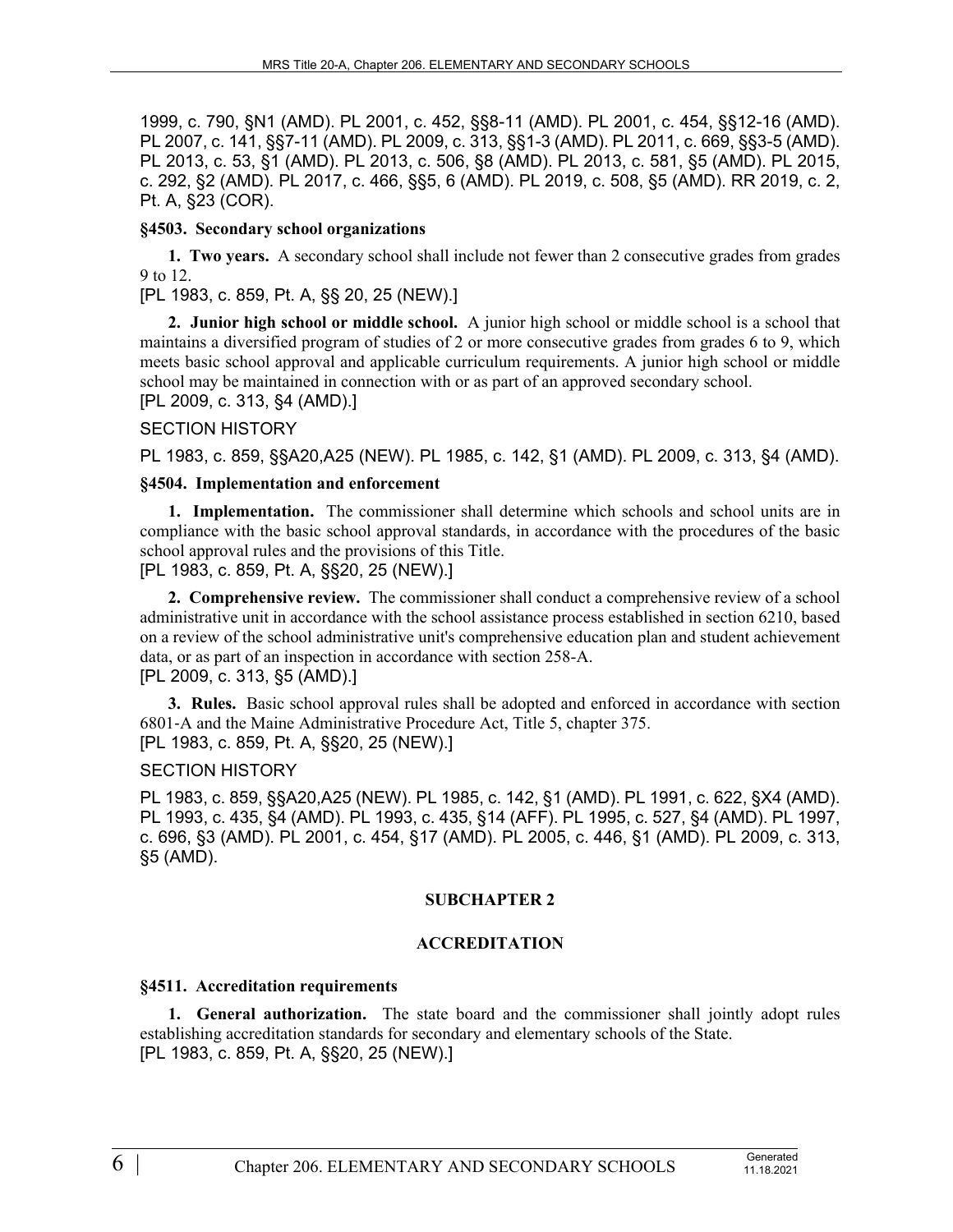**2. Intent.** Accreditation standards are intended to encourage excellence in school programs. The rules shall include such components as the quality and variety of instructional programs, the credentials, experience and general performance of staff and adequacy of school facilities. [PL 1983, c. 859, Pt. A, §§20, 25 (NEW).]

**3. Specific requirements.** In addition to standards that are adopted in subsection 1, accreditation standards shall include, but not be limited to, the following.

A. The school has a clearly written statement reflective of the needs, beliefs and values of the school community. It is supported by stated goals and objectives and is consistent with the district's philosophy. [PL 1987, c. 395, Pt. A, §66 (RPR).]

B. The school is effectively managed and provides leadership that promotes the achievement of educational excellence. [PL 1987, c. 395, Pt. A, §66 (RPR).]

C. The school demonstrates evidence of a well planned and periodically evaluated curriculum which has consistently resulted in exemplary educational programming. [PL 1987, c. 395, Pt. A, §66 (RPR).]

D. The school demonstrates a carefully coordinated effort to provide instructional processes which have consistently resulted in a learning environment which promotes excellence. A variety of instructional techniques is used by a majority of the teachers. [PL 1987, c. 395, Pt. A, §66 (RPR).]

E. The school has a carefully planned staff development program guided by sound educational theory that promotes exemplary practices. [PL 1987, c. 395, Pt. A, §66 (RPR).]

F. The school has a climate which promotes individual self-esteem, high expectations for achievement and a positive attitude toward learning. [PL 1987, c. 395, Pt. A, §66 (RPR).]

G. The school has a collaboratively planned community relations program which promotes close cooperation between the school and the community toward the achievement of the school's goals and objectives. [PL 1987, c. 395, Pt. A, §66 (RPR).]

H. The school facility offers an effective setting for the delivery of high quality programs and services. [PL 1987, c. 395, Pt. A, §66 (RPR).]

I. [PL 1987, c. 395, Pt. A, §66 (RP).]

J. [PL 2017, c. 466, §7 (RP).]

[PL 2017, c. 466, §7 (AMD).]

SECTION HISTORY

PL 1983, c. 859, §§A20,A25 (NEW). PL 1985, c. 142, §1 (AMD). PL 1987, c. 395, §A66 (AMD). PL 2015, c. 489, §1 (AMD). PL 2017, c. 466, §7 (AMD).

# **§4512. Implementation**

**1. Accreditation optional.** Any approved school may, through its school board, apply for accreditation.

[PL 1983, c. 859, Pt. A, §§ 20, 25 (NEW).]

**2. Implementation.** The commissioner shall determine which schools and school units meet the requirements of accreditation, in accordance with adopted rules and this Title. [PL 1983, c. 859, Pt. A, §§ 20, 25 (NEW).]

**3. Comprehensive reviews.** The commissioner shall, on a one-year to 5-year cycle, make a comprehensive review of each accredited school to determine whether the school is continuing to meet the accreditation standards.

[PL 1983, c. 859, Pt. A, §§ 20, 25 (NEW).]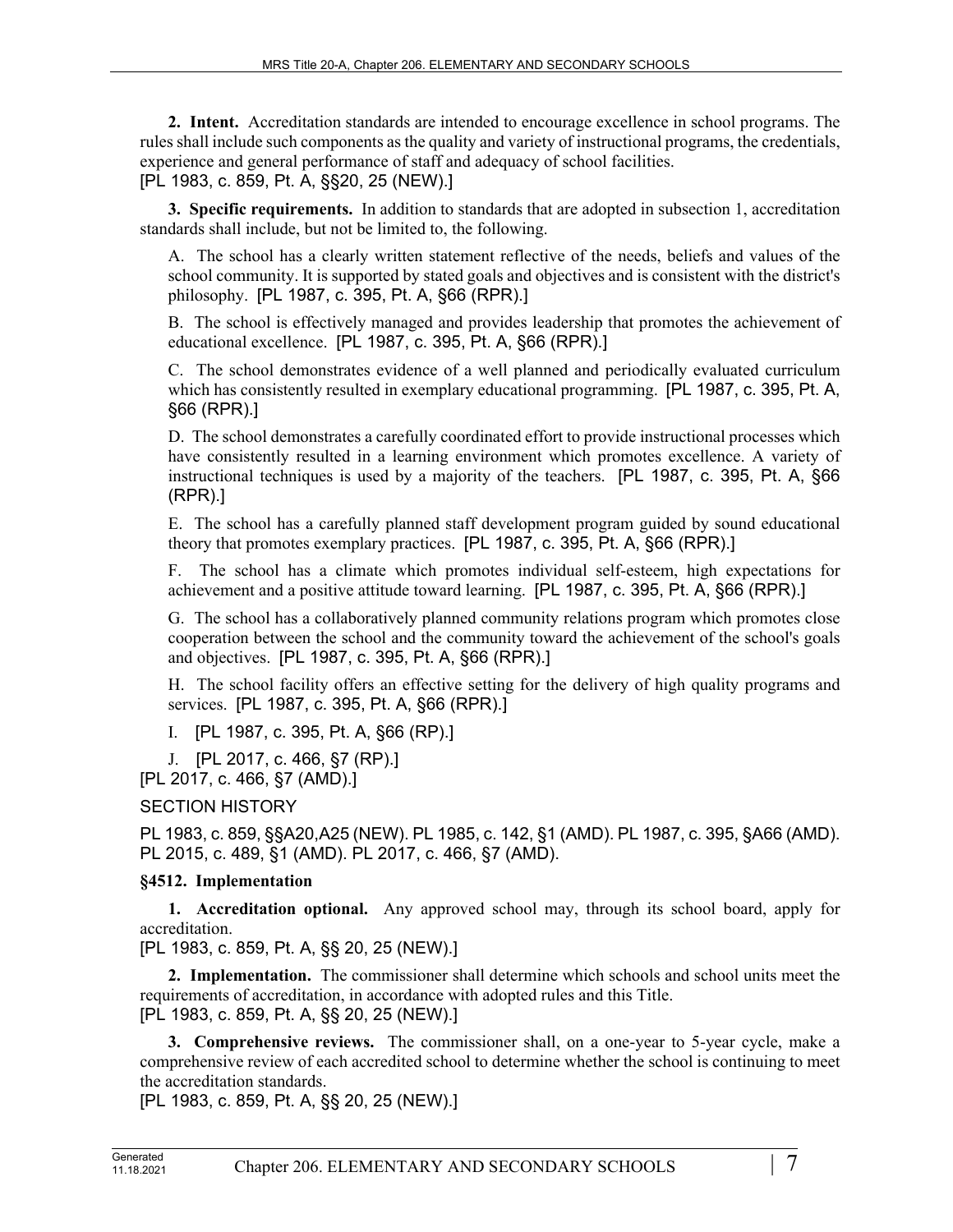**4. Rules.** Accreditation rules shall be adopted in accordance with the Maine Administrative Procedure Act, Title 5, chapter 375.

[PL 1983, c. 859, Pt. A, §§ 20, 25 (NEW).]

**5. Accreditation process.** All school administrative units operating a secondary school shall undergo the state accreditation process on a 5-year cycle as established by the commissioner starting in the 1989-90 school year. Upon request from a secondary school, the commissioner shall have the authority to grant a waiver from the accreditation process. The commissioner shall grant a waiver on the basis of extenuating circumstances as defined by rule.

[PL 1987, c. 395, Pt. A, §67 (AMD).]

## SECTION HISTORY

PL 1983, c. 859, §§A20,A25 (NEW). PL 1985, c. 142, §1 (AMD). PL 1987, c. 395, §A67 (AMD).

#### **§4513. Cooperative effort**

The rules may also establish alternate procedures for accreditation of secondary schools jointly with the New England Association of Schools and Colleges or its successor. [PL 1983, c. 859, Pt. A, §§ 20, 25 (NEW).]

#### SECTION HISTORY

PL 1983, c. 859, §§A20,A25 (NEW). PL 1985, c. 142, §1 (AMD).

## **§4514. Costs of accreditation process**

The commissioner may require that schools applying for state accreditation pay the direct costs of the advisory committee, such as housing and meals of visiting committees, but these costs may not include the actual costs, salaries or general overhead expenses of the department. [PL 1983, c. 859, Pt. A, §§ 20, 25 (NEW).]

## SECTION HISTORY

PL 1983, c. 859, §§A20,A25 (NEW). PL 1985, c. 142, §1 (AMD).

#### **§4515. Accreditation; evaluation and recommendation**

The commissioner shall confer accreditation to those schools which meet established accreditation standards in accordance with the procedures established by rule. [PL 1983, c. 859, Pt. A, §§ 20, 25 (NEW).]

A school may not be accredited until it has been evaluated and recommended for accreditation by an advisory committee of qualified personnel, including persons from outside the department. [PL 1983, c. 859, Pt. A, §§ 20, 25 (NEW).]

## SECTION HISTORY

PL 1983, c. 859, §§A20,A25 (NEW). PL 1985, c. 142, §1 (AMD).

#### **§4516. Rules**

**1. Adoption of rules.** Accreditation rules shall be adopted in accordance with the Maine Administrative Procedure Act, Title 5, chapter 375. [PL 1983, c. 859, Pt. A, §§ 20, 25 (NEW).]

**2. Advisory committee.** The commissioner, with the approval of the state board, shall appoint an advisory committee of professional and lay people to advise the commissioner in the adoption of accreditation standards.

[RR 2019, c. 2, Pt. B, §17 (COR).]

SECTION HISTORY